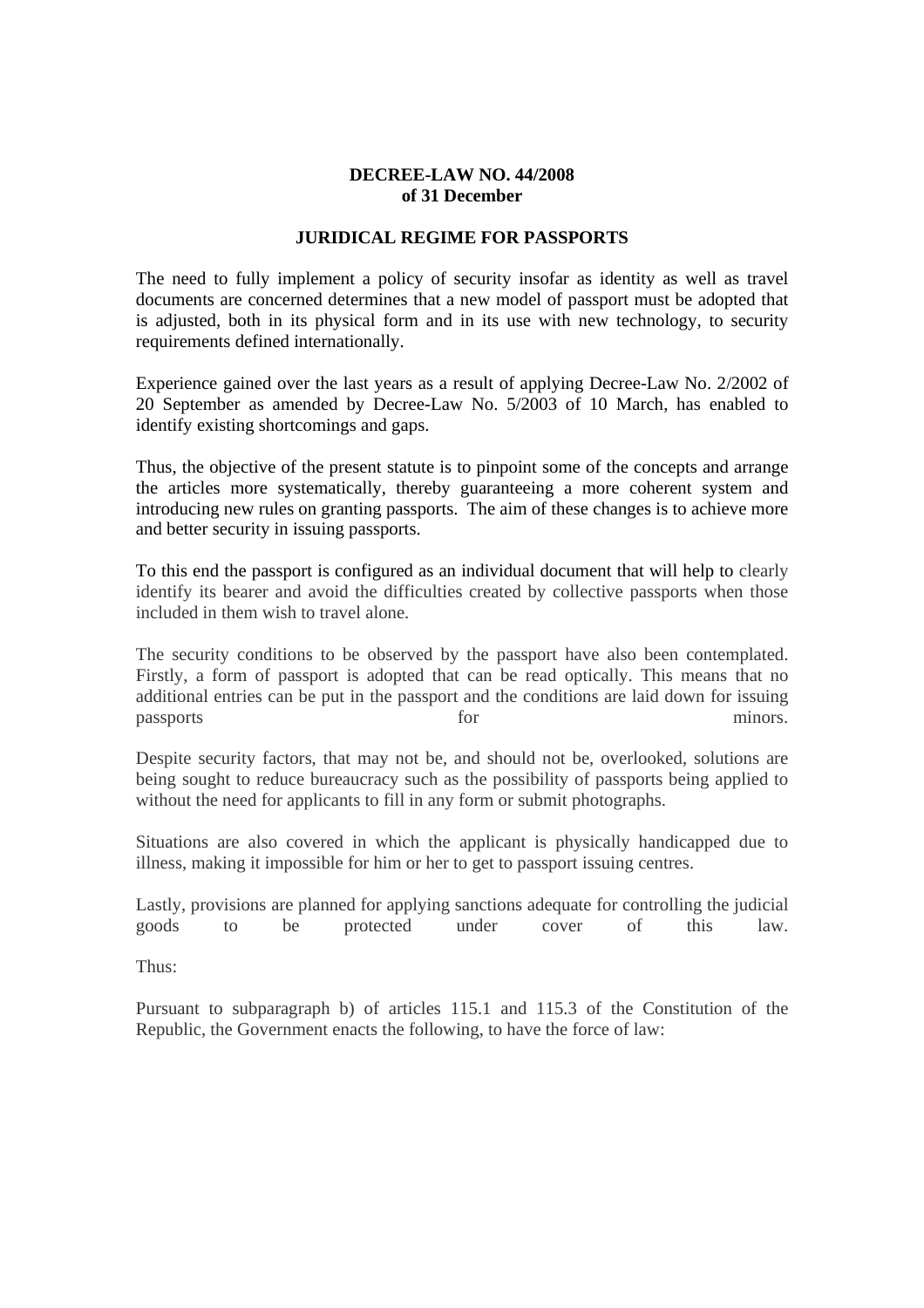# **CHAPTER I GENERAL PROVISIONS**

# **Article 1 Object, function and general provisions**

- 1. The passport is an individual travel document that allows the bearer to enter and leave the national territory, as well as the territory of other States that recognise it for this purpose.
- 2. For a passport to be granted the principle of legality is observed, as well as the principles of authenticity, veracity and reliability of the information contained in it.
- 3. The passport is the property of the Timorese State and its violation or incorrect use is punishable by law.

## **Article 2 Categories**

- 1. The passport may fall into one of the following categories, depending on the case:
	- a) Common passport;
	- b) Diplomatic passport;
	- c) Special passport;
	- d) Passport for foreigners.
- 2. The passport may be replaced, in the conditions envisaged in the present statute, by a single travel permit.

#### **Article 3 Identification, characteristics and control of authenticity**

1. The Timorese passport, optically read, is constituted by a booklet with 48 numbered pages, with the second page being the information page, and identified by an alpha-numeric set formed by a letter and seven digits:

 a) Printed on the first page of the booklet and engraved on the information page;

b) Perforated on the remaining pages.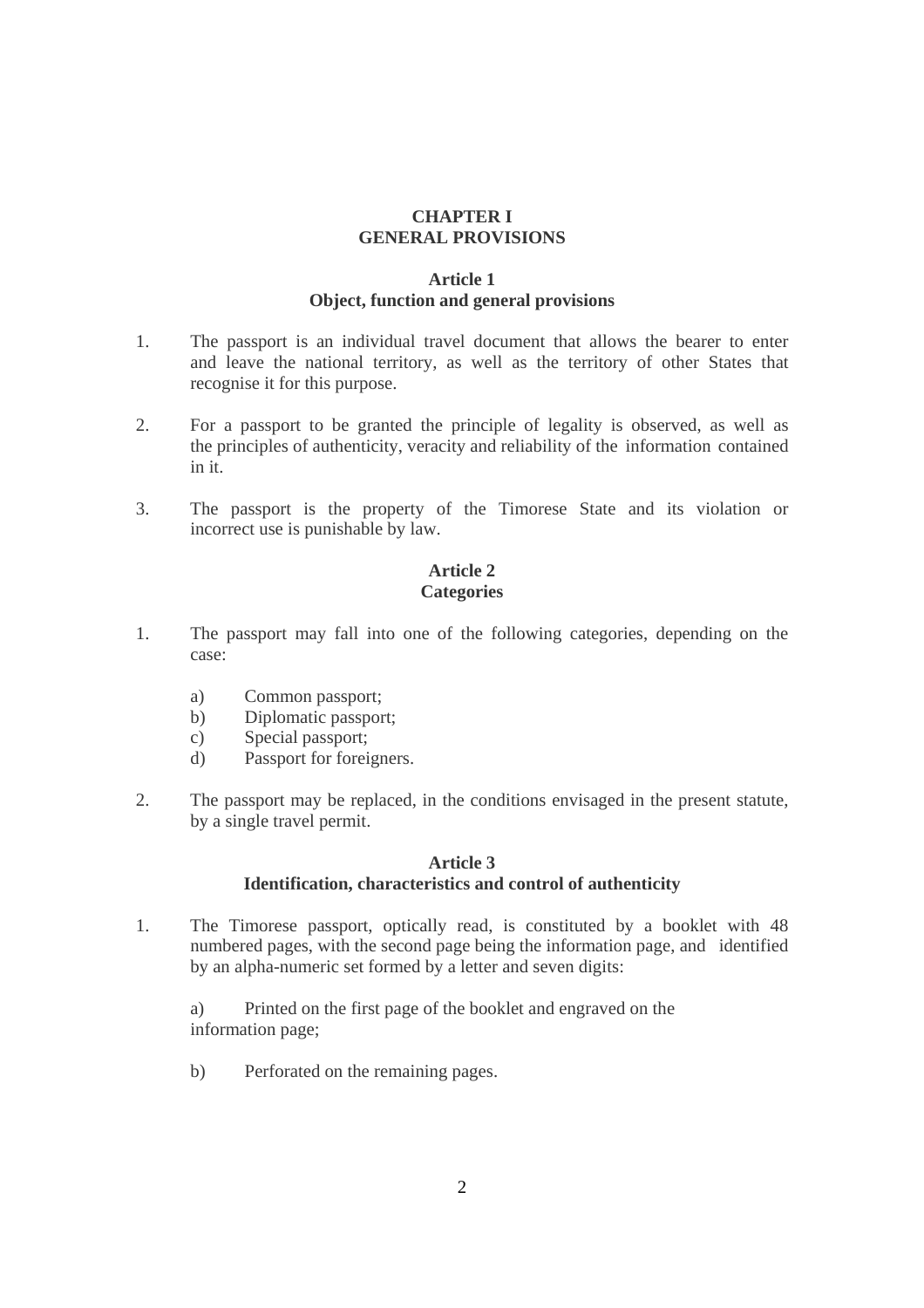- 2. The horizontal model of passport may be read optically using adequate technical means, and the personal information, the photograph and signature of the bearer are digitally entered on a laminated page, covered by a security skin.
- 3. The operations referred to in the preceding paragraph are planned and executed in accordance with the specifications provided for in the legal instruments of international law with a view to ensuring that the optical reading area may be read by using adequate technical equipment.
- 4. The finger print corresponding to the right index finger is digitally entered on the page opposed to the information page.
- 5. Whenever the finger print referred to in the preceding paragraph cannot be collected because the index finger is either entirely or partially unavailable, this circumstance as well as the alternate finger used for the same purpose, preferably the right thumb, the left index, or the left thumb, shall be mentioned in the passport.

# **Article 4 Entries and validity period**

- 1. No entries may be added after the passport has been issued.
- 2. The validity period of the passport shall comply with the ruling for each one of the categories, and may not be extended.

# **Article 5 Conditions of validity**

- 1. The passport is only valid if all the spaces used for entering information have been filled in, or made unfit for use, and no amendments, deletions or between line entries of any nature are allowed.
- 2. The passport must contain the signature of its bearer, unless the issuing body mentions in the respective space that the holder does not know, or cannot, sign.

#### **Article 6 Requisition and control of use**

- 1. The requisition for printed passports and the control of the use of the same shall lie with the National Directorate of Registry and Notary Services of the Ministry of Justice (DNRN/MJ).
- 2. The requisition for printed forms for single travel permits and the control of the use of the same shall lie with the Ministry for Foreign Affairs.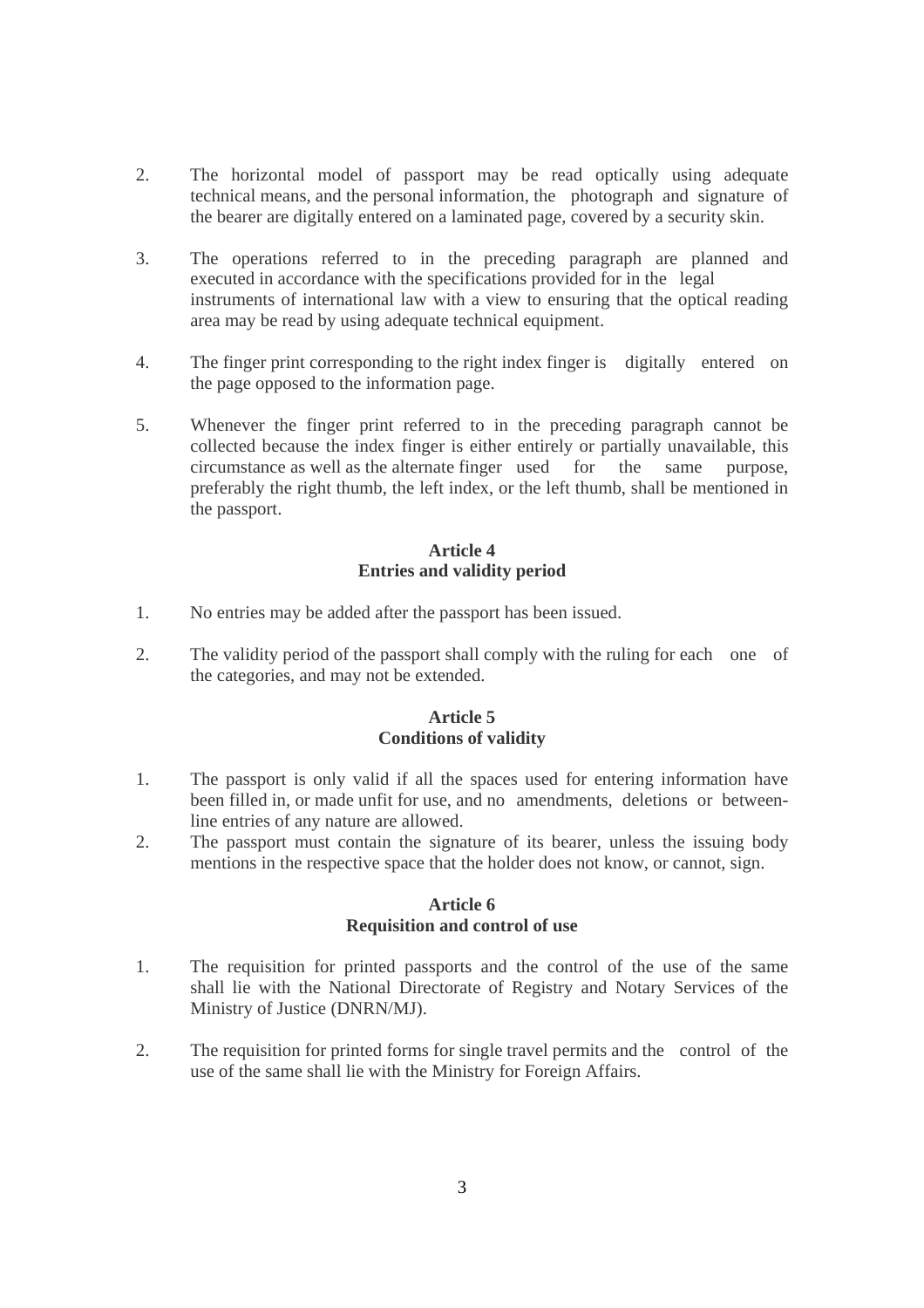## **Article 7 Models of forms and quality control**

- 1. The model of printed passports and that of the single travel permits shall be approved by joint Ordinance of the Ministers of Foreign Affairs and of Justice.
- 2. It shall be incumbent upon the Director of the National Directorate of Registry and Notary Services of the Ministry of Justice (DNRN/MJ) to ensure the quality of the printed passports and single travel permits referred to in the preceding paragraph.

# **Article 8 Issuing costs**

- 1. Holders of diplomatic and special passports are exempt from any issuing charge and the cost of the respective forms shall be borne by the services requesting such passports.
- 2. The system for managing and collecting fees to be paid in respect of common passports and those for foreigners as well as applicable Government members in charge of Justice, Foreign Affairs, and Finance, which shall also establish the rules for allocating the revenues resulting from the fees.
- 3. The passport issuing fees shall constitute revenues consigned to expenses, and the proceeds resulting therefrom shall revert to the entities competent for granting passports in the percentage established by the ministerial ordinance referred to in the preceding paragraph.
- 4. When abroad, the applicable charges shall be those referred to in the preceding paragraph as well as those laid down in the Table of Consular Fees.
- 5. Proceeds from the sale of printed passports and single travel permits issued by the consular services and other competent bodies shall become revenues for the State.

#### **Article 9 Dispatch of passport**

The passport may be sent to the bearer by registered mail against prior payment of postal and packing costs established by a joint ministerial statute of Government members in charge of Justice, Foreign Affairs, and Finance.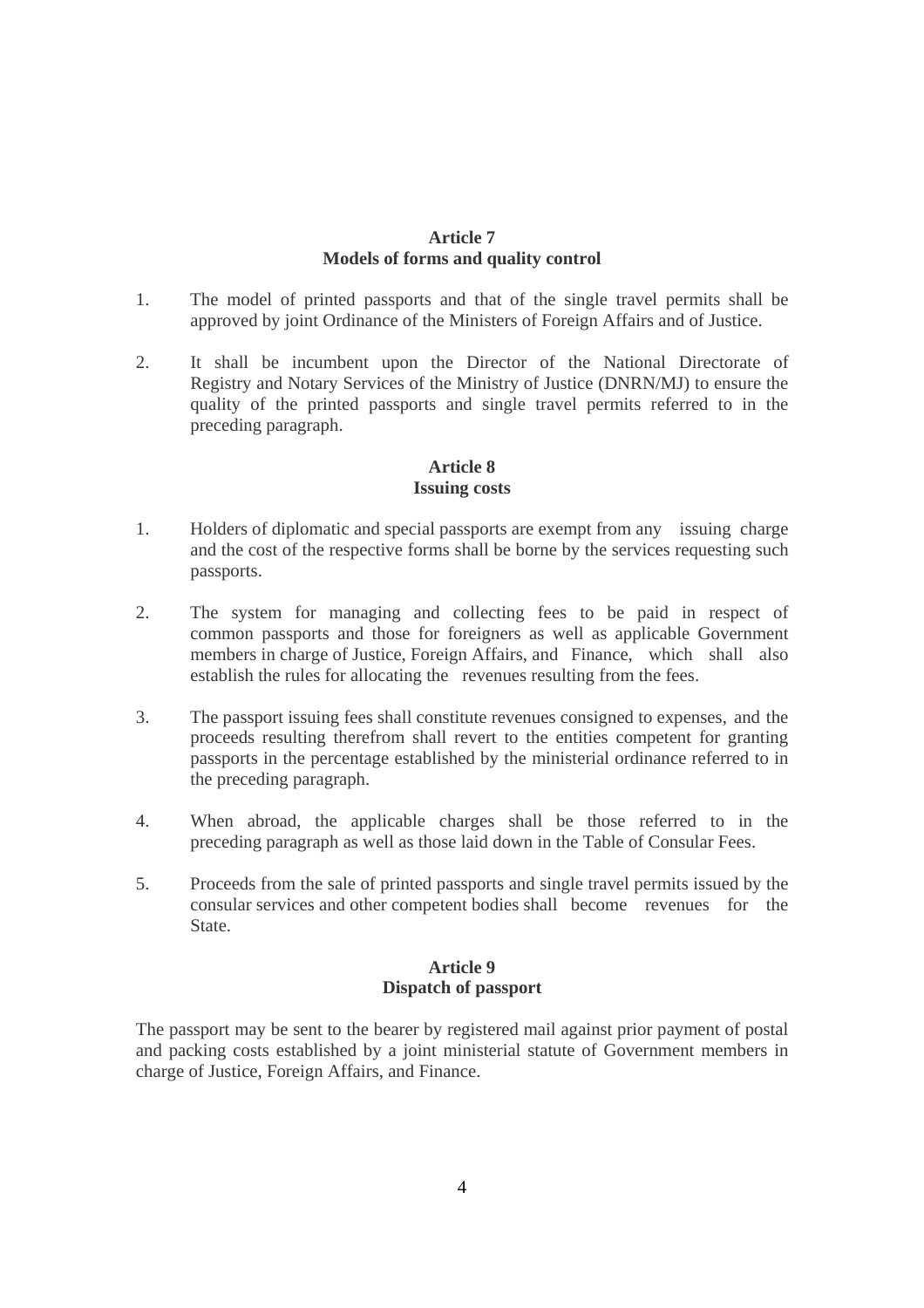#### **Article 10 Complaints**

- 1. A new passport will be issued where a complaint from the interested party is accepted following an error made by the issuing services or a manufacturing defect.
- 2. The passport issue envisaged in the preceding paragraph shall be free of charge, provided the complaint has been made within 30 days from the date of delivery of the passport.

#### **Article 11 Subsidiary application**

 The rules established for the common passport shall be subsidiarily applicable to the other categories of passports.

# **CHAPTER II CATEGORIES OF PASSPORT**

# **SECTION I COMMON PASSPORT**

# **Article 12 Holder**

Citizens of Timorese nationality have the right to hold a common passport.

### **Article 13 Competency to grant and issue**

The Ministry of Justice shall be competent to issue common passports, although he or she may delegate and sub-delegate such competency.

#### **Article 14 Submission of application**

1. Granting of common passports shall be applied for in person by the bearer, and confirmation shall be made of the respective personal information contained in his or her identity card, civil registration card, or national citizen birth certificate, including collection of the respective signature and personal data pursuant to article 3.2 of the present statute.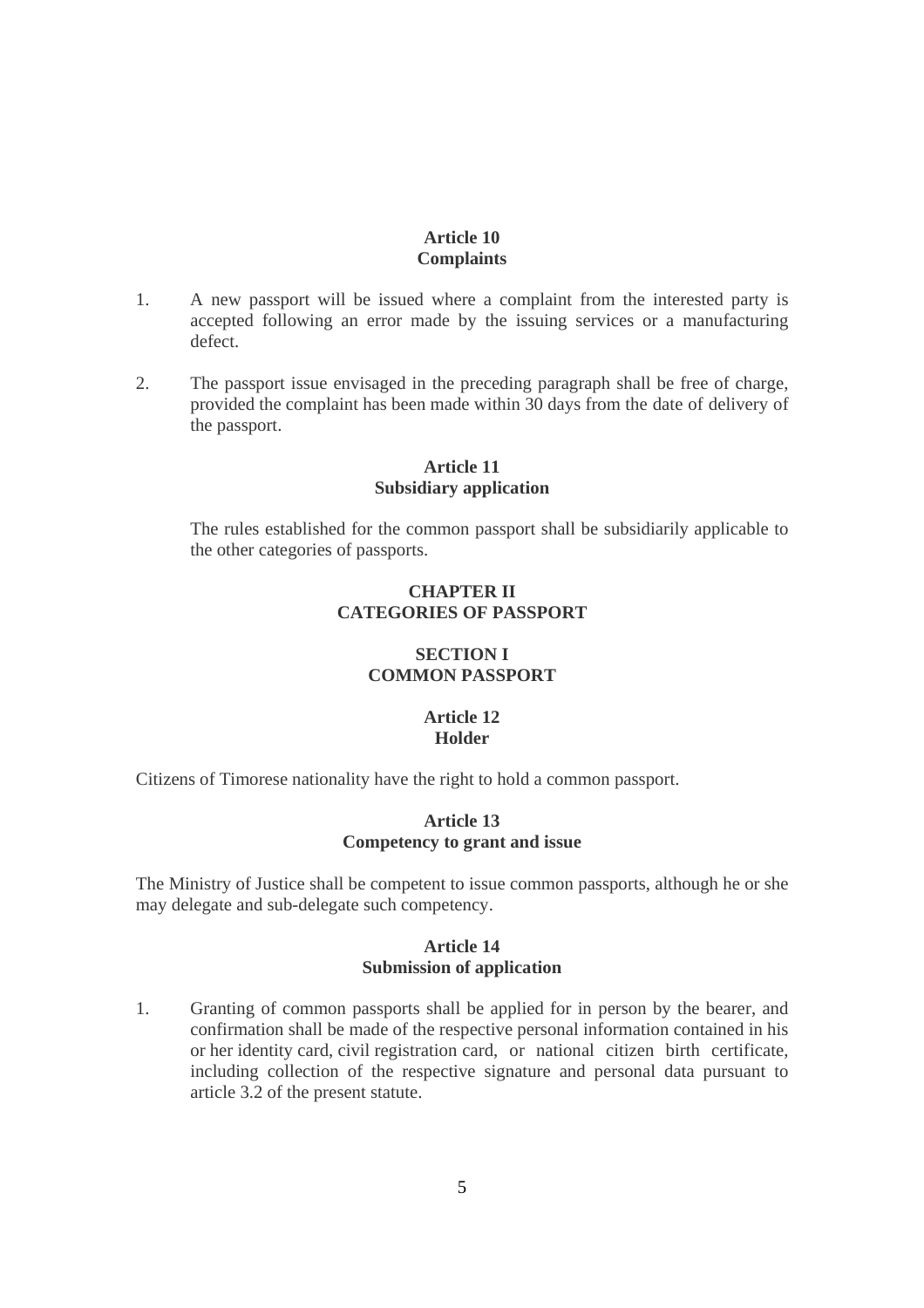- 2. Application for a common passport for a minor, an interdicted or disabled person shall be made by whoever has legal paternal custody, guardianship or court appointed guardianship against presentation by the respective representative of the documents certifying such legal capacity.
- 3. In the cases referred to in the preceding paragraph, the signature of the holder of the common passport should always be entered whenever possible.

## **Article 15 External service**

- 1. Information required for issuing a common passport may be collected by going to the location of the applicant if the latter can produce sufficient proof of illness preventing him or her from going to the issuing services independently.
- 2. An added charge shall be made for using the external service, and the applicant shall pay the transport costs to his or her whereabouts.

# **Article 16 Proof of identity**

A person applying for a common passport should give proof of identity by showing his or her Timorese identity card, civil registration card, or birth certificate.

# **Article 17 Additional proof**

- 1. Whenever there is any doubt about the veracity of the information contained in the identity card, the civil registration card, or the birth certificate, or about the authenticity of these documents, the competent services for issuing common passports must undertake the necessary measures to certify such information and may demand the applicant to submit additional proof.
- 2. Services in charge of civil identification and other services the competence of which is relevant for the purposes of the preceding paragraph shall provide adequate cooperation so that necessary measures can be taken as soon as possible.

# **Article 18 Obstacles to issuing passports**

A common passport may not be issued where any of the following situations occur regarding the applicant: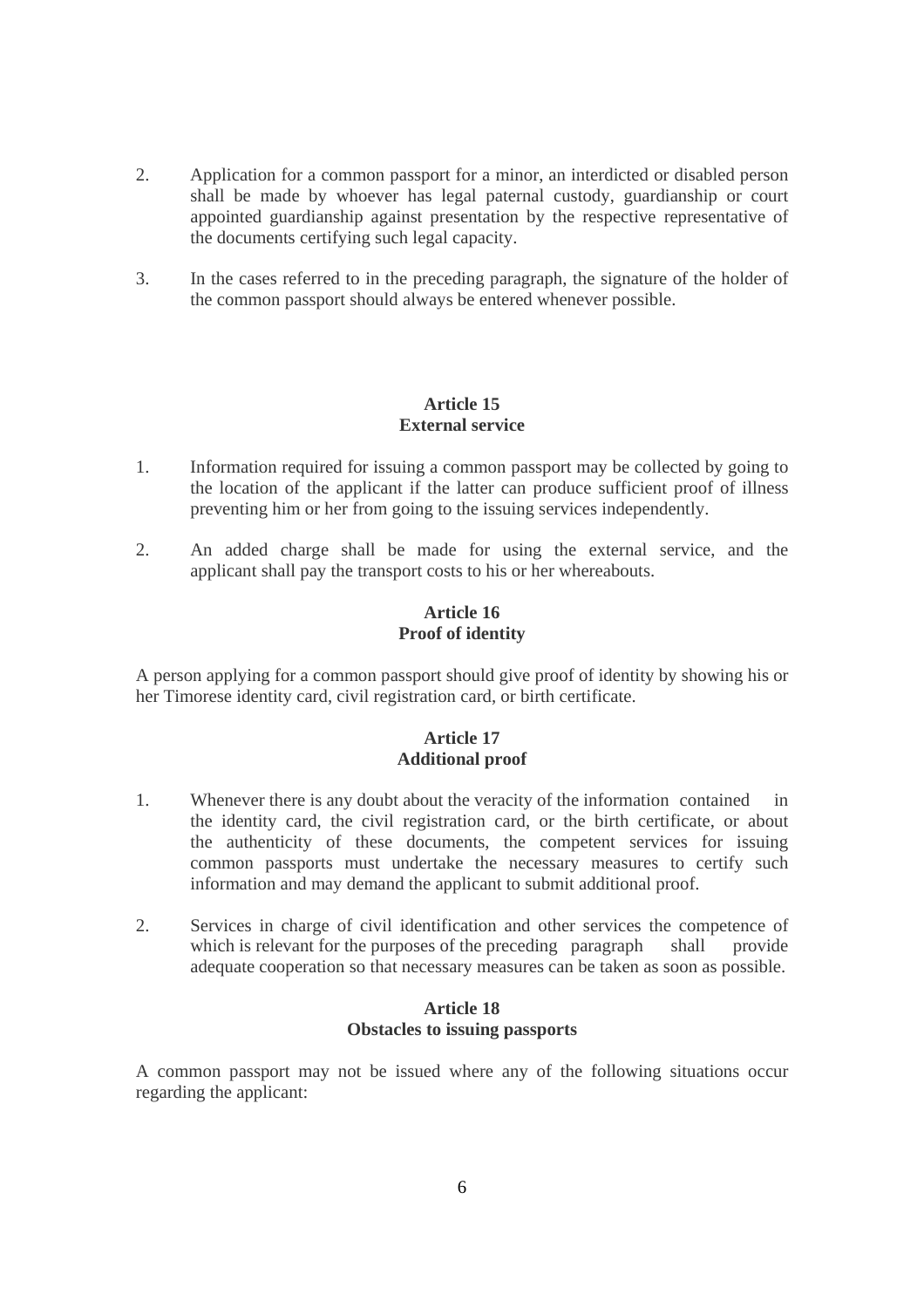- a) Opposition by either of the parents, in the case of an under-age minor, until such time as this has been judicially decided or the respective paternal custody has been removed;
- b) A decision from judicial bodies exists preventing a passport from being granted;
- c) A failure to pay charges owed to the State, as referred to in article 23.4.

#### **Article 19 Issuance of passports**

- 1. The issuance of Timorese passports, including its production, personalization and dispatch, shall be the responsibility of the Passport Section of the National Directorate of Registry and Notary Services.
- 2. The deadline for issuing common passports shall be 10 working days counted from the date of submission of applications.
- 3. Whenever possible, the passport issuing body shall issue the passport in less time than that envisaged in the preceding paragraph.
- 4. In emergency cases, the passport issuing body may, at the request of the applicant, issue the passport in less time than that envisaged in paragraph 2, in which case it shall charge an emergency rate contained in the table to be approved by the joint ministerial ordinance envisaged in article 8.2 of the present statute.
- 5. Where the applicant is not notified of the decision made on a request made within a period of 15 days from the date of submission, the application is considered rejected, for purposes of judicial objection, pursuant to subparagraph 2 of this article.

#### **Article 20 Passport for minors**

- 1. Where they are not accompanied by whoever has paternal custody, minors may only enter and leave the national territory by showing authorization for the purpose.
- 2. The authorization referred to in the preceding paragraph should appear in a written document, dated and with the signature of whoever has paternal custody, recognised by a notary, granting the power for third parties, duly identified, to accompany the minor.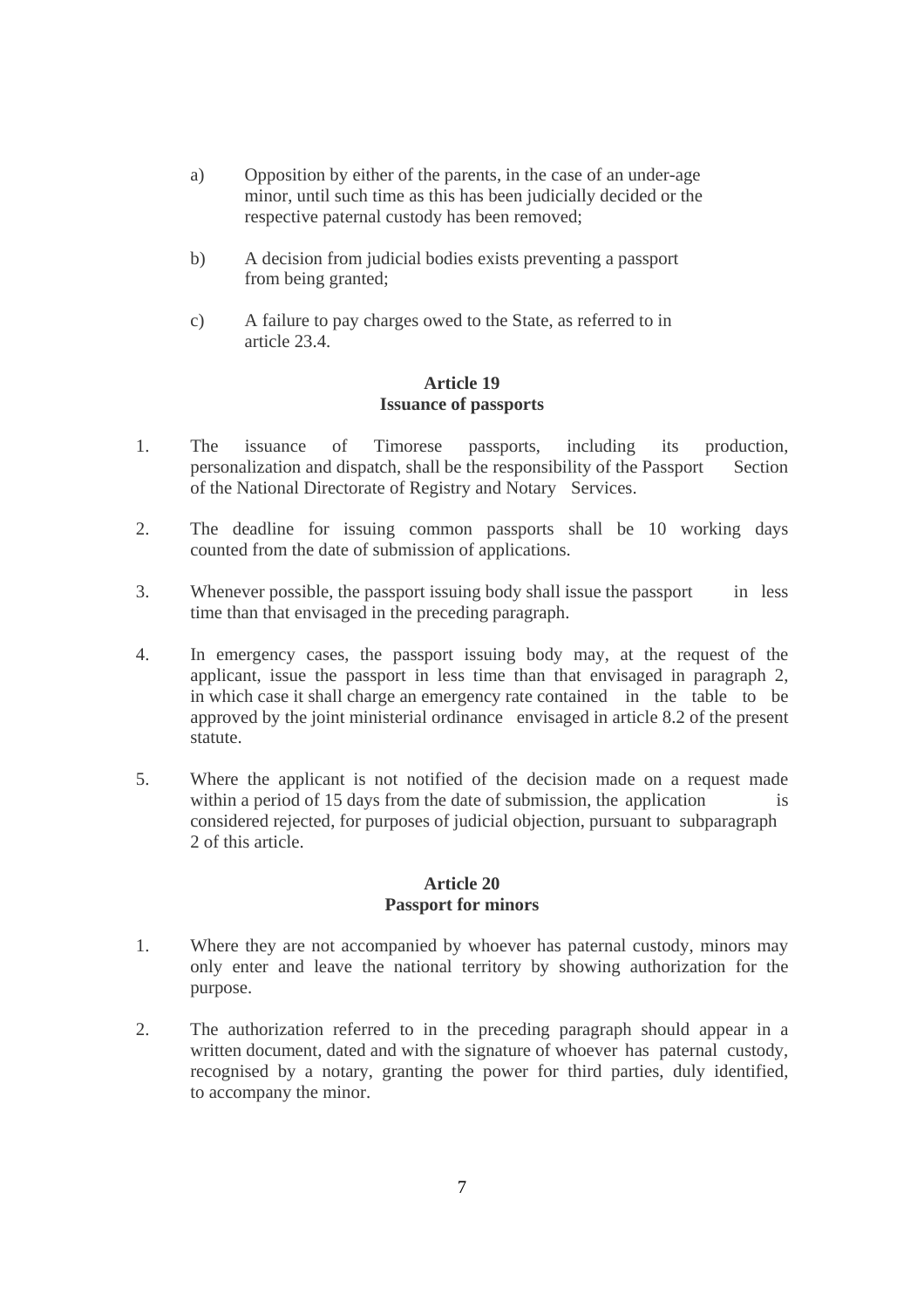- 3. The authorization may be used on as many occasions as required within the validity period of the document, which, however, may not exceed one calendar year.
- 4. Where no other deadline is mentioned, the authorisation shall be valid for six months counting from the respective date.

## **Article 21 Validity and issuance of new passport**

- 1. The common passport shall be valid for a period of 10 years if, on the date of issuance, its holder if 25 years of age or over.
- 2. In the case of those under the age of 25, the validity of the common passport is for five years, and for minors under the age of five the validity of the passport is for:
- 3. Two years for minors two years of age or younger;
- 4. Three years, for minors over the age of two but under the age of five.
- 5. The granting of a new common passport due to the validity expiring may be requested in the six months prior to or, in exceptional cases that are duly justified, in the year preceding the respective expiry, or because any of the situations described in article 22 of this statute exists.
- 6. A new common passport is granted against delivery of the previous passport.

#### **Article 22 Replacement of valid common passport**

- 1. A new common passport issued to an individual who is the bearer of a valid passport is possible, in exceptional situations, in the following cases:
	- a) When the pages in the passport used for visas have been completely filled;
	- b) When the passport is in a poor state or not usable, once checked by the issuing services;
	- c) In cases of loss, destruction or theft, declared by the bearer;
	- d) In cases where there is a change in the information that identifies the bearer of the passport.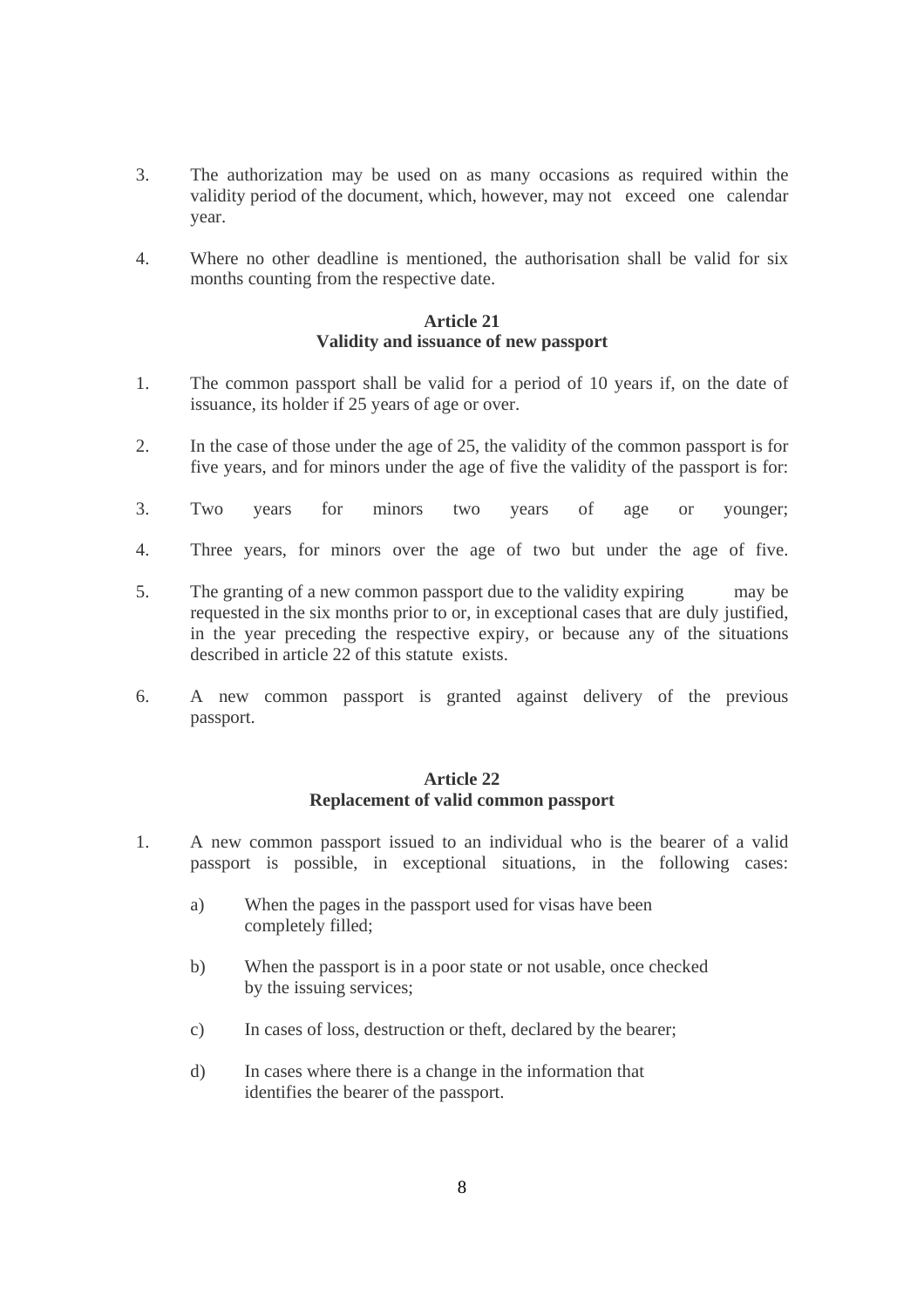- 2. In the situations referred to in sub-paragraph c) of the preceding paragraph, the applicant must submit a declaration, on his or her person's honor, made on a specific form, justifying the application and undertaking not to use the original passport and to return it to the issuing services if it is found.
- 3. Should there be any doubt as to the justification given for issuing a replacement passport, the issuing bodies may ask for additional proof.

## **Article 23 Cancelling and apprehending passport**

- 1. The holder of a passport that has been lost, destroyed or stolen should immediately notify the issuing agent of this fact for the purposes of canceling and apprehending the passport.
- 2. The legal representatives of minors and disabled may request the issuing body to cancel and apprehend the passport issued on their behalf.
- 3. The issuing body shall request the border authorities to apprehend the passport referred to in paragraphs 1 and 2 of this article.
- 4. The consular authorities, when requested to pay the cost of repatriating nationals bearing a passport, will withhold the passport and return it only at the destination after the cost incurred by the State has been repaid.
	- 5. In the situation envisaged in the preceding paragraph, the person being repatriated shall return to Timor-Leste supplied with a single travel permit.

# **Article 24 Granting a second passport**

- 1. In exceptional circumstances that are duly justified, a second passport may be granted to the individual bearer of a passport that is still valid, when, after careful appraisal of the situation, it is concluded that the issue of the passport is in the national interest or in the legitimate interest of the applicant, arising from the relations between third countries.
- 2. The competent authority will ensure that the second passport is only used in the situations that gave rise to it being granted.

# **Article 25 Expiry of passport**

1. The loss of Timorese nationality by a person who has been issued with a common passport shall determine the expiry of this document.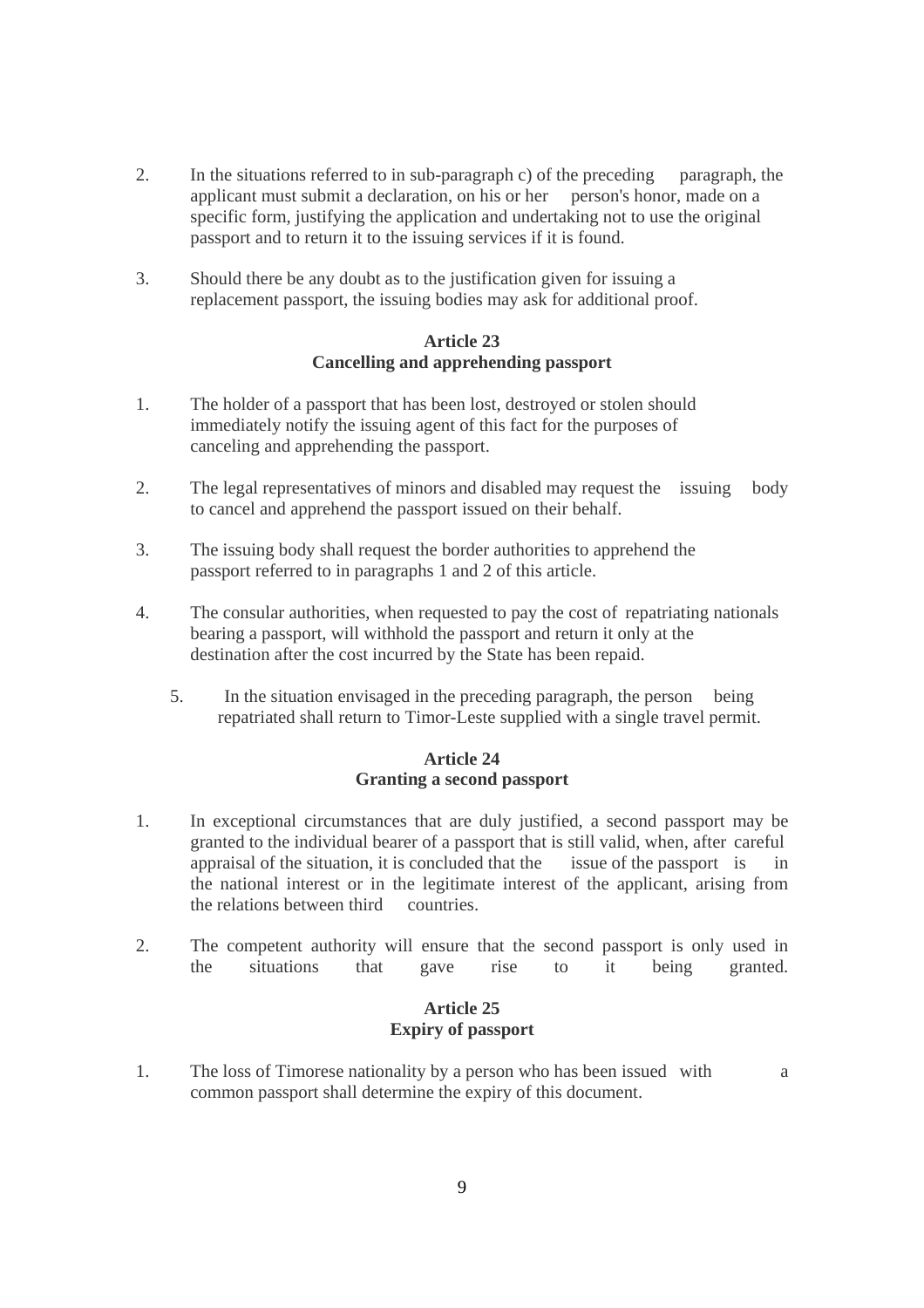2. Notification of loss of Timorese nationality must be made by the National Directorate of Registry and Notary Services/Ministry of Justice to the Migration Department by the  $30<sup>th</sup>$  day following the respective registration.

# **SECTION II DIPLOMATIC PASSPORT**

# **Article 26 Object and general principles**

- 1. The present section establishes the juridical regime for granting, issuing and using the Timorese diplomatic passport.
- 2. Diplomatic passports shall confer its bearers the rights, and subject them to the duties, applicable to diplomatic agents and to individuals internationally protected under national legislation and international law.
- 3. Diplomatic passports shall be granted and issued pursuant to the present decree law, without prejudice to its granting to bodies envisaged in specific provisions.
- 4. Diplomatic passports shall be governed subsidiarily by the provisions for the general regime of passports provided for in the present statute.

#### **Article 27 Holders**

- 1. The following shall be holders of diplomatic passports:
	- a) The President of the Republic;
	- b) The Speaker of the National Parliament;
	- c) The Prime Minister;
	- d) The President of the Supreme Court of Justice;
	- e) The President of the Supreme Administrative, Fiscal and Audit Court;
	- f) The members of Government (Ministers, Vice-Ministers and Secretaries of State);
	- g) Members of the National Parliament;
	- h) The Prosecutor-General;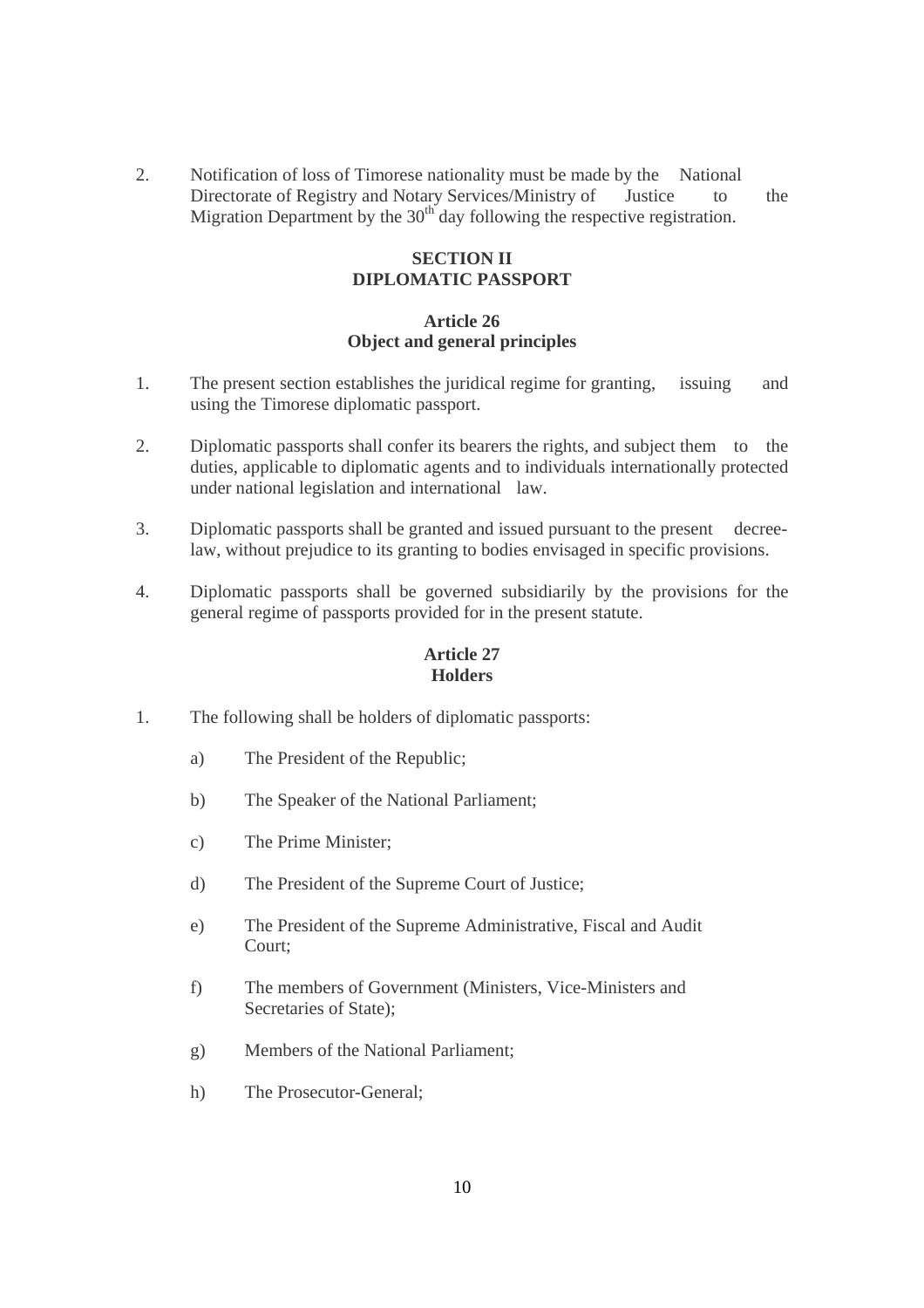- i) The Provedor of Human Rights and Justice;
- j) The Deputy-Speakers of the National Parliament;
- k) The General Officers of the Defense and Security Forces;
- l) The Deputies Prosecutor-General;
- m) Functionaries of the diplomatic service of the Ministry for Foreign Affairs and Cooperation;
- n) People accredited by the Ministry for Foreign Affairs and Cooperation to undertake missions with foreign government or international organisations;
- o) Other people provided for in law.
- 2. The following may also be the bearers of diplomatic passports where they have Timorese nationality:
	- a) The spouse and under-age children of entities envisaged in paragraphs a) to m) of the preceding paragraph;
	- b) The spouse and under-age children of the entities referred to in subparagraph n) of the preceding paragraph where they have to travel together for professional reasons of the latter;
	- c) Without prejudice to the provisions of subparagraph a), the relatives of the entities referred to in subparagraphs l) and m) of the preceding paragraph, where they live together with the entities, do not exercise any profession, find themselves under their custody and have to travel for professional reasons of the latter.

#### **Article 28 Exceptional situations**

- 1. Granting of diplomatic passports may be authorised exceptionally to entities other than those referred to in the preceding article by ordinance of the Minister for Foreign Affairs whenever where a situation of relevant public interest exist or where special passports reveal themselves to be insufficient.
- 2. Where reasons of Timorese external policy so justify, the Minister for Foreign Affairs may authorise, on an exceptional basis, that a foreign national be granted a diplomatic passport.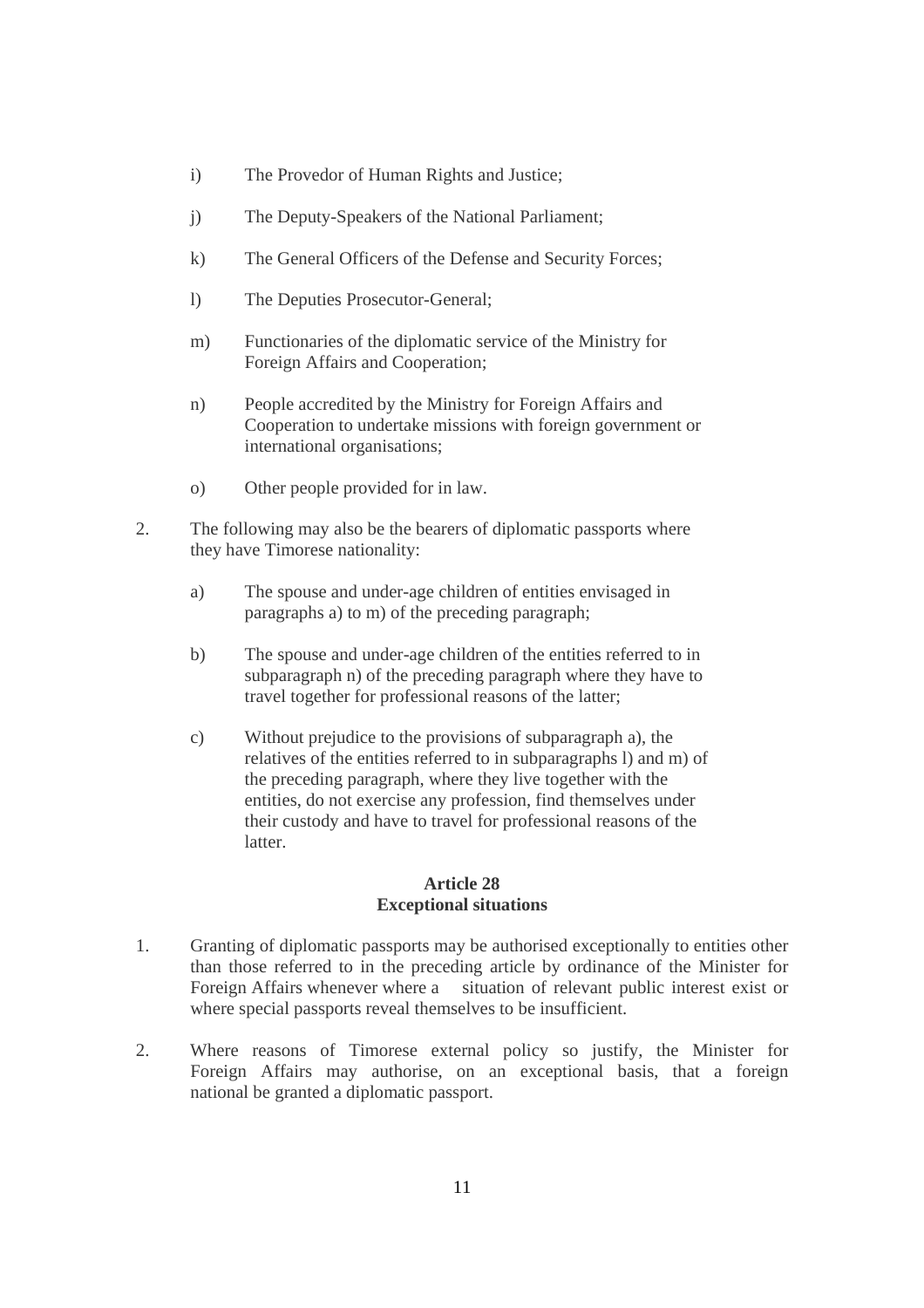## **Article 29**

#### **Model**

Diplomatic passports shall have the characteristics envisages in article 3.2 of the present statute which include, in a well visible manner, the identification of the passport as being a diplomatic one, the identification of the quality of its bearer or of the mission he or she is entrusted with, the legal provisions that enabled its granting as well as a statement, in Portuguese and English languages, as contained in the annex to the present decree-law.

## **Article 30**

#### **Competence for granting passports**

- 1. The granting of diplomatic passports for the entities referred to in subparagraphs a) to k) and in subparagraph n) of article 27.1 shall not require authorisation and shall take place against requisition by the interested service submitted to State Protocol and accompanied by a document certifying the office held by the entity.
- 2. The granting of diplomatic passports for the entities referred to in subparagraphs l) and m) of article 27.1 and in article 27.2 shall be the competence of the Minister for Foreign Affairs who shall have the possibility to delegate this power, save where the beneficiary is the Minister himself or herself, against requisition addressed to the State Protocol.

#### **Article 31 Issuance**

Issuance of diplomatic passports, including its production, personalisation and dispatch, shall be the responsibility of the Passport Section of the National Directorate of Registry and Notary Services/Ministry of Justice.

#### **Article 32 Validity**

- 1. Diplomatic passports referred to in subparagraphs a) to k) and in article 27.1 shall be valid for the entire period of the respective term, without prejudice to forfeiture of the passport due to expiration or suspension of the functions of its holder or to any other cause.
- 2. Diplomatic passports referred to in subparagraph l) of article 27.1 shall be valid for four years, without prejudice to forfeiture of the passport due to cessation or suspension of the functions of its holder or to any other cause.
- 3. Diplomatic passports referred to in subparagraph m) of article 27.1 shall be valid for the period of time corresponding to the likely duration of the mission for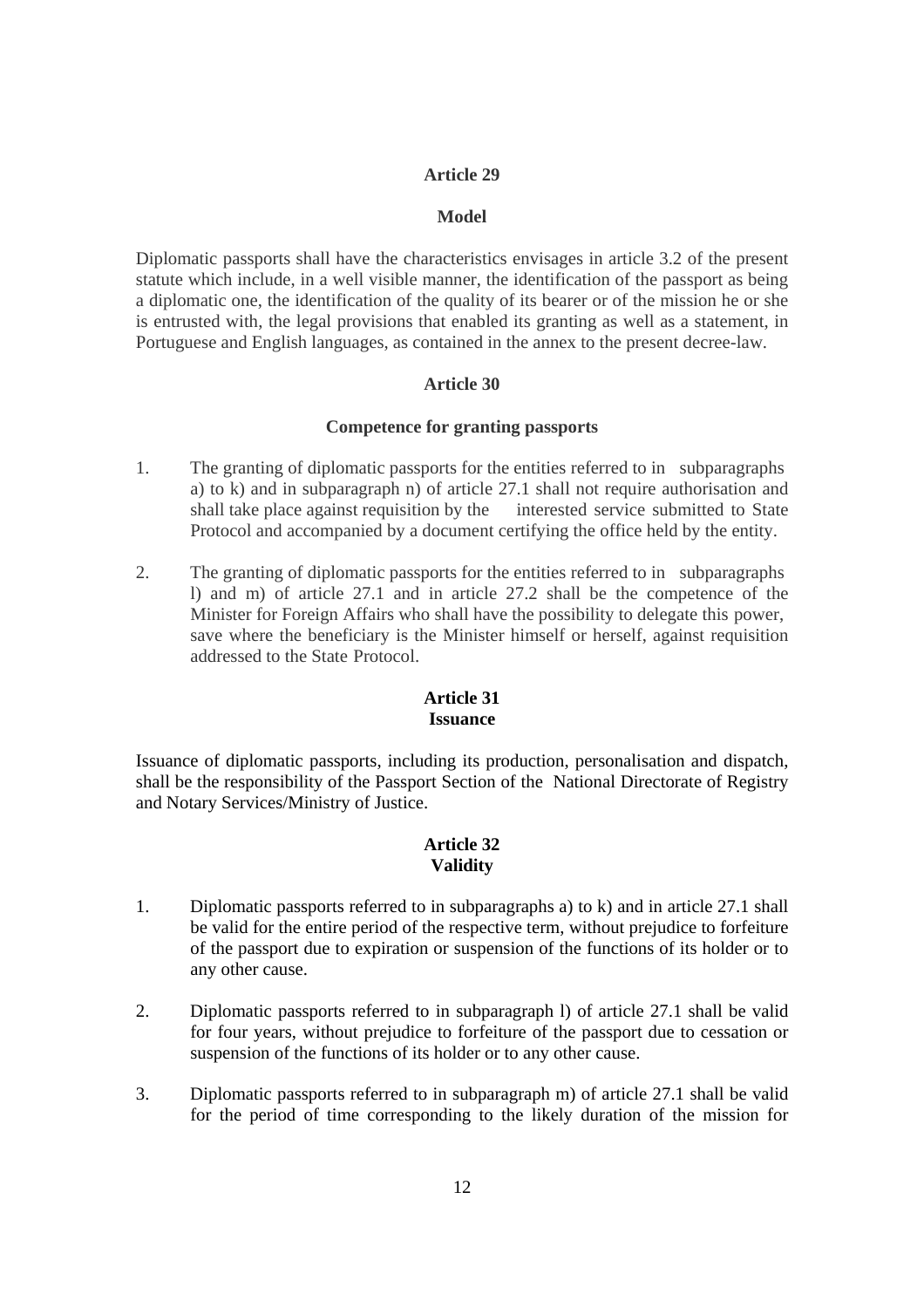which their bearers have been appointed to, but shall never exceed four years and shall forfeit as soon as their bearers cease the functions or the mission that determined their granting comes to an end.

4. Diplomatic passports referred to in article 27.2 shall be valid for the period of time established in the preceding paragraphs, as applicable, provided the requirements that originated their granting remain the same.

#### **Article 33 Use**

- 1. A diplomatic passport may only be used where its bearer is traveling in the capacity that justifies the granting of such a passport.
- 2. Bearers of diplomatic passports which are no longer valid for any reason stipulated in the present decree-law shall return it immediately to the service which granted it.
- 3. The persons referred to in subparagraph m) of article 27.1 shall also return the passport to the body that granted it immediately after the mission for which they have been appointed comes to and end.

# **Article 34 Apprehension**

Diplomatic passports that do not meet the requisites contained in the present decree-law as well as those that have ceased to be valid for any cause stipulated in the present decree-law shall be apprehended by the authorities that take knowledge of such facts and shall be immediately forwarded to the Ministry for Foreign Affairs under the custody of the State Protocol.

# **SECTION III SPECIAL PASSPORT**

# **Article 35 Holders**

- 1. The following shall be entitled to a special passport:
	- a. Members of the Civil Staff and the Military Staff of the President of the Republic;
	- b) Judicial magistrates and public prosecution magistrates;
	- c) Directors of Services of Ministries or equivalent, when on official mission;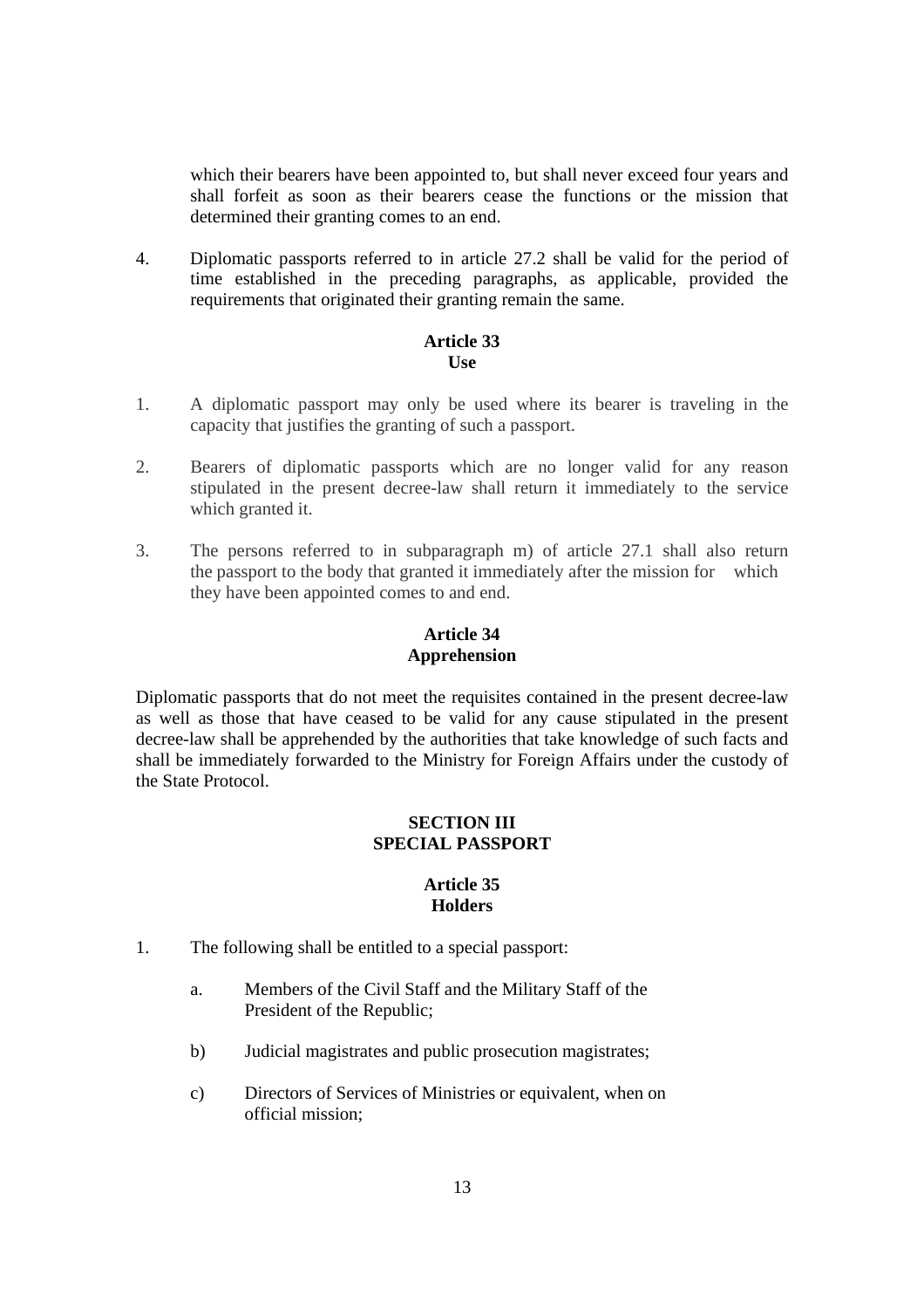- d) Technical Officials of the Ministry for Foreign Affairs and Cooperation, when on official mission;
- 2. The following may also be entitled to a special passport:
	- a) Civil or military entities as proposed by the President of the Republic;
	- b) Individuals expressly entrusted by the Timorese State with a public service mission, where the nature of such mission does not require the granting of a diplomatic passport;
	- c) Functionaries of the staffing table of the Ministry for Foreign Affairs when, on public service mission, are not entitled to a diplomatic passport;
	- d) Honorary consuls, where they are Timorese nationals and do not possess the nationality of the country where they exercise their functions.
- 3. The granting of special passports may be extensive to spouse and under-age children, where the latter travel with the bearer of the passport and are Timorese nationals.

# **Article 36 Granting**

- 1. The following shall be competent to grant special passports, with possibility to delegate and sub-delegate this power:
	- a) The Minister of Justice;
	- b) The Minister for Foreign Affairs, whenever the situation occurs outside of the national territory;
- 2. The passport shall be granted on requisition or justified proposal, depending on whether the holder is in regular public office or in other situations.
- 3. The proposal for granting the passport shall be accompanied by a document proving the situation or public service or mission with which the holder has been charged, indicating its likely duration.
- 4. Pursuant to subparagraph 1, the following may grant special passports:
	- a) Timorese services and embassies designated by ordinance of the Minister for Foreign Affairs;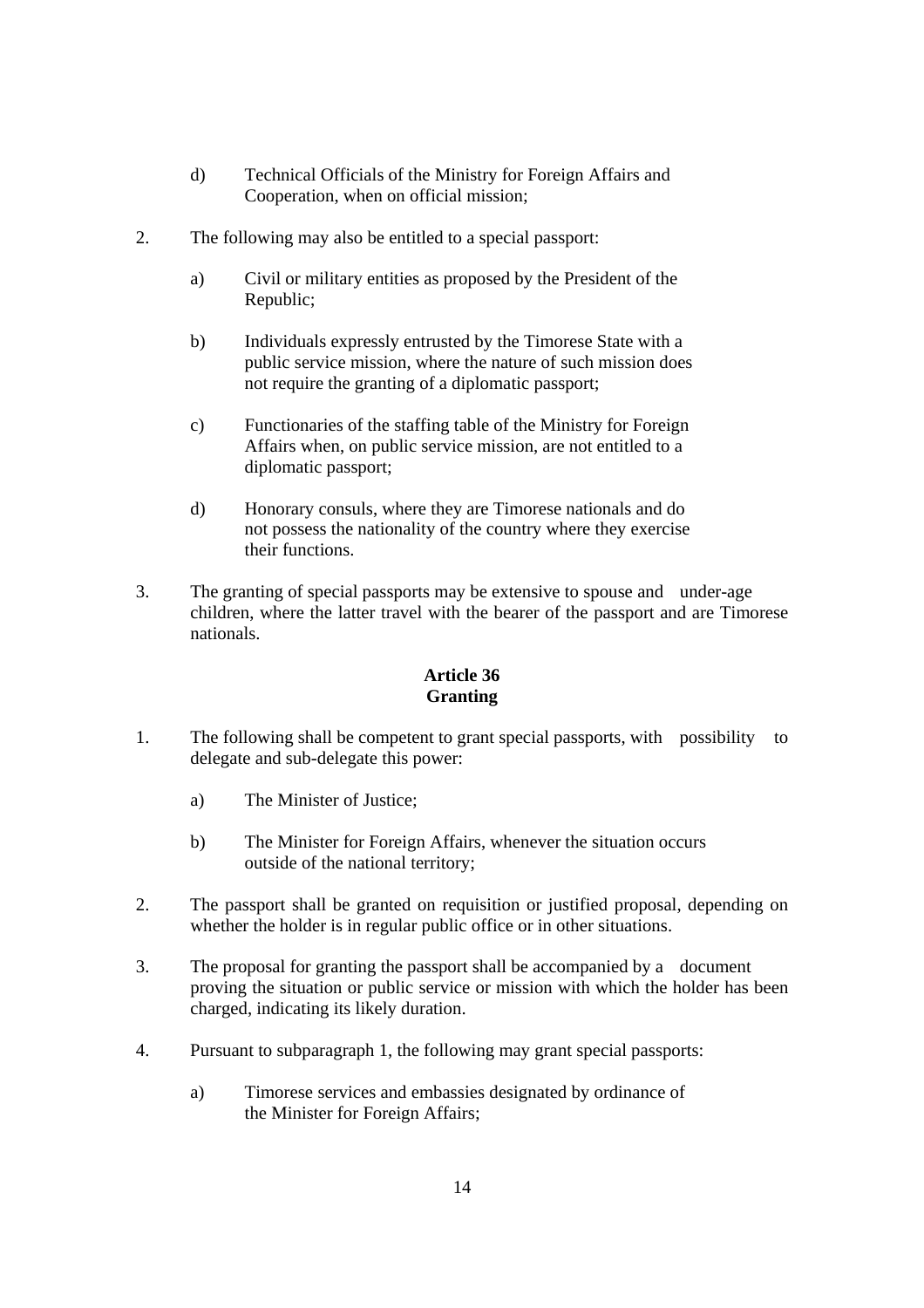- b) The Passport Section of the National Directorate for Registry and Notary Services of the Ministry of Justice;
- 5. Granting of special passports by embassies shall be immediately communicated to the Passport Section of the National Directorate for Registry and Notary Services of the Ministry of Justice.

## **Article 37 Issuance**

The issuance of special passports, including their production, personalisation and dispatch, shall be the responsibility of the Passport Section of the National Directorate for Registry and Notary Services/Ministry of Justice.

#### **Article 38 Use**

The special passport should only be used where its holder is traveling in the quality that justifies granting the passport.

# **Article 39 Validity**

- 1. The special passport shall be valid for the period fixed in it by the authority competent to grant it, in accordance with the nature and probable duration of the mission entrusted to him or her or to the situation that permits it being granted, but never for a period longer than four years;
- 2. The special passport shall expire as soon as its holder loses the position or ceases the mission or the situation that determined the respective issuance.
- 3. Expiry of the special passport shall mean that the requesting service or the proponent must immediately apprehend the passport and return it to the issuing body.

# **SECTION IV PASSPORT FOR FOREIGNERS**

# **SECTION IV PASSPORT FOR FOREIGNERS**

# **Article 40 Holders**

The following may be holders of a passport for foreigners: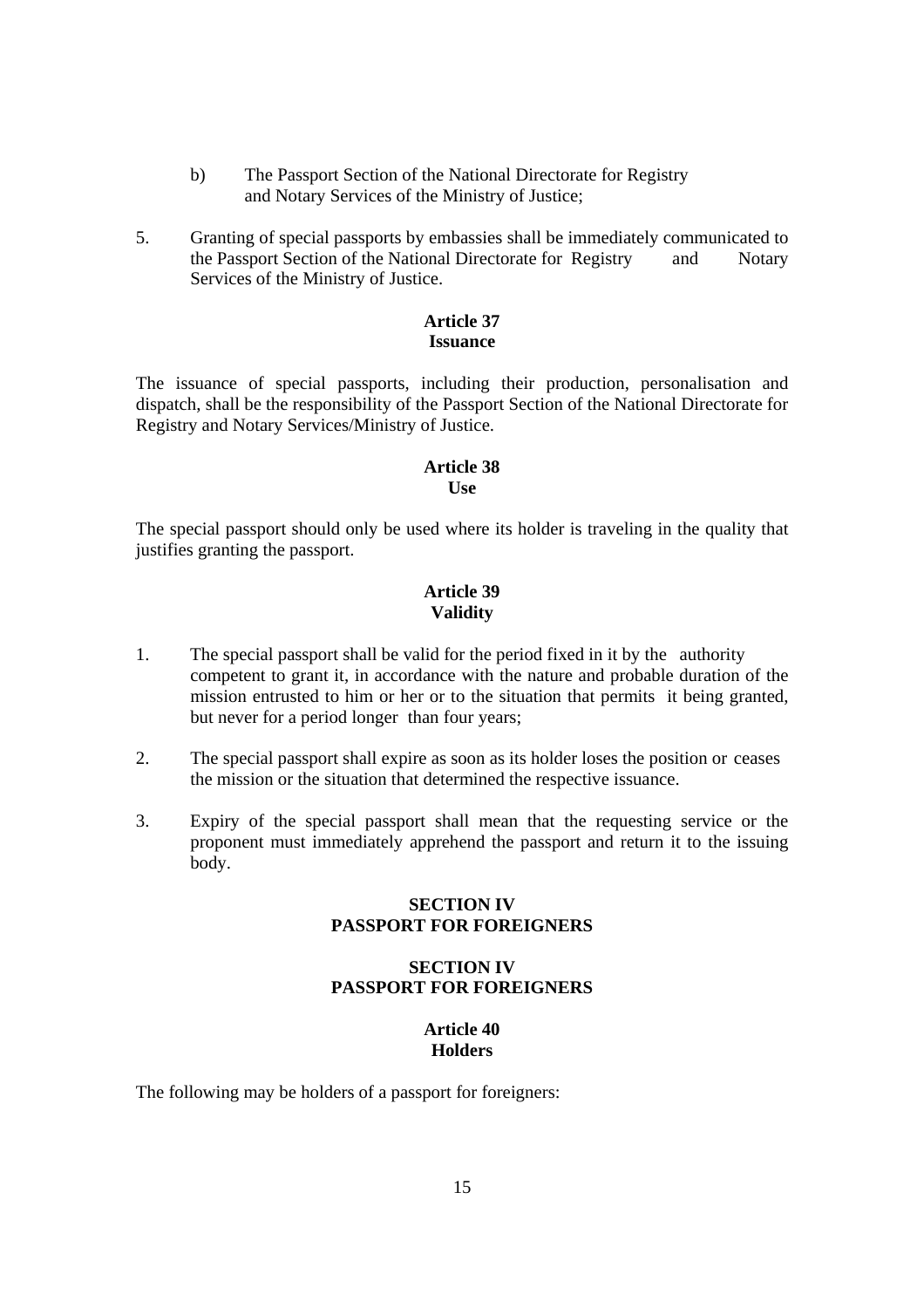- a) Individuals who, having been authorised to reside in the national territory, are stateless or nationals of countries without diplomatic or consular representation in Timor-Leste or who demonstrate unequivocally that they cannot obtain any other passport;
- b) Foreign individuals who, without their own passport, seek Timorese consular or diplomatic protection abroad under cover of agreements for consular cooperation signed between Timor-Leste and their country of origin;
- c) Foreign individuals who are outside of the national territory when exceptional reasons recommend granting the passport to foreigners.

# **Article 41 Granting**

Granting of passport to foreigners shall be applied for in person by the holder, with the respective biographical information contained in a document certifying his or her residence in the national territory as issued by the Migration Department being confirmed, including the collection of his or her signature and on his or her personal data, pursuant to article 3.2 of this statute.

## **Article 42 Issuance**

- 1. The issuance of passports for foreigners, including their production, personalisation and dispatch, shall be the responsibility of the Passport Section of the National Directorate for Registry and Notary Services of the Ministry of Justice.
- 2. The deadline for issuing passports for foreigners shall be 10 working days counted from the date of submission of the application together with all the necessary documents.

# **Article 44 Validity**

- 1. The passport for foreigners shall be valid for a maximum period of two years.
- 2. The passport referred to in the preceding subparagraph, when issued in the national territory, may guarantee or prevent the right to return to Timorese territory, depending on the entry made therein.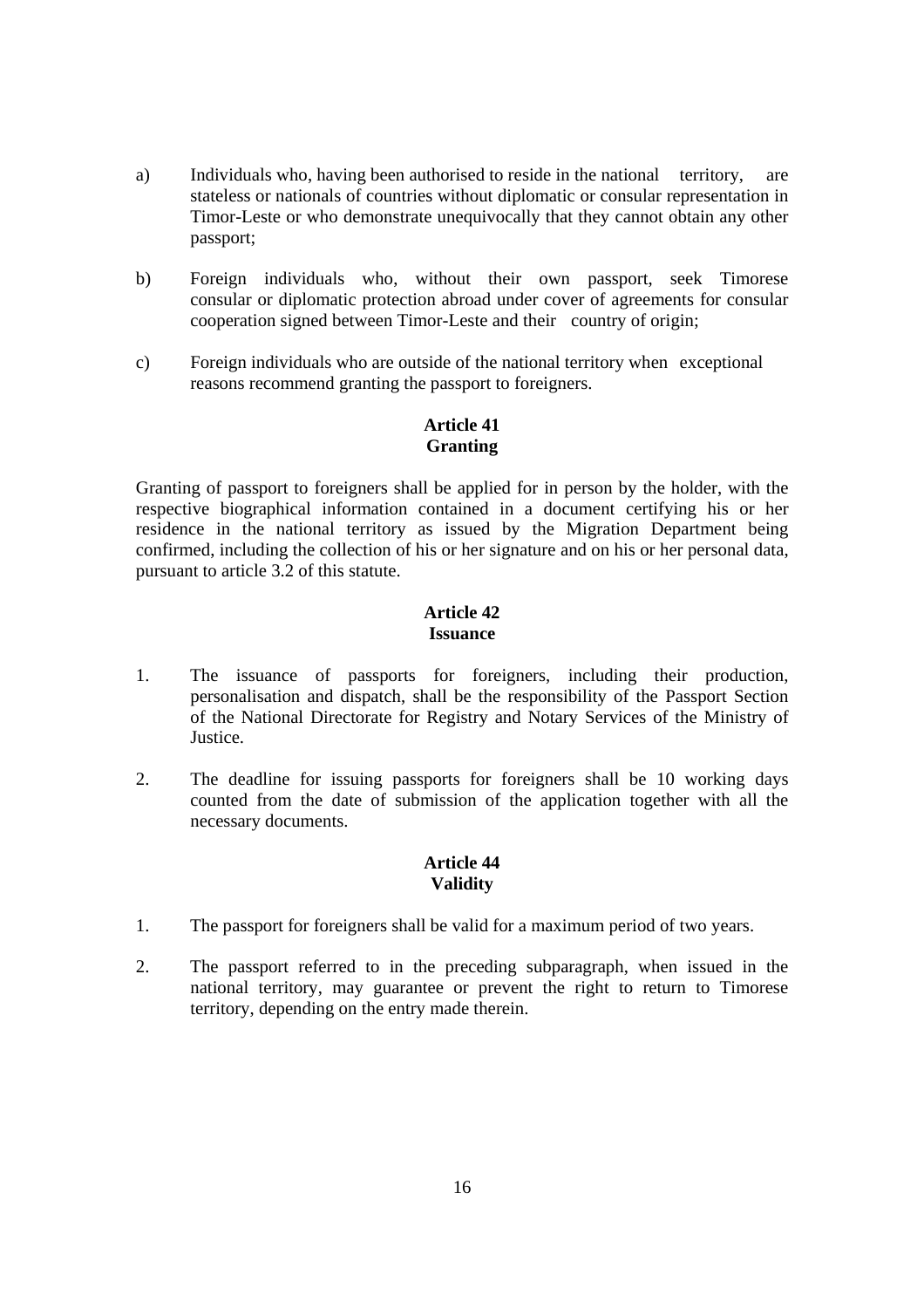### **SECTION V SINGLE TRAVEL DOCUMENT**

# **Article 45 Granting and issuance**

- 1. The single travel permit shall be issued to individuals of Timorese nationality, duly confirmed, who find themselves abroad without documents and for whom there is no time to provide sufficient proof of identification.
- 2. Requisition of single travel permit forms and control of their use shall be the responsibility of the Ministry for Foreign Affairs.

# **Article 46 Validity**

Single travel permits shall be strictly for enabling the return to Timor-Leste.

# **CHAPTER III PROTECTION OF PERSONAL DATA**

#### **Article 47**

#### **Purpose, organisation and structure of the Timorese passport information system**

- 1. The purpose of the Timorese Passport Information System is to register, store, process, up-date, validate and make available, pursuant to the law, the information associated to the process for granting the different categories of passports.
- 2. The Timorese Passport Information System shall be governed by the principles of security and information control, ensuring levels of access, modification, addition or removal of data, as well as ways of communicating this data.
- 3. The Timorese Passport Information System shall ensure the combination of all structures and procedures for obtaining data as well as the articulation of all entities participating in the physical and logical registration of the collected data.

#### **Article 48 Entity responsible for the Timorese Passport Information System**

- 1. The National Directorate for Registry and Notary Services shall be the body responsible for the Timorese Passport Information System.
- 2. The Timorese Passport Information System shall comply with legally specified technical specifications for the protection of digitalized personal data, to be defined in specific legislation.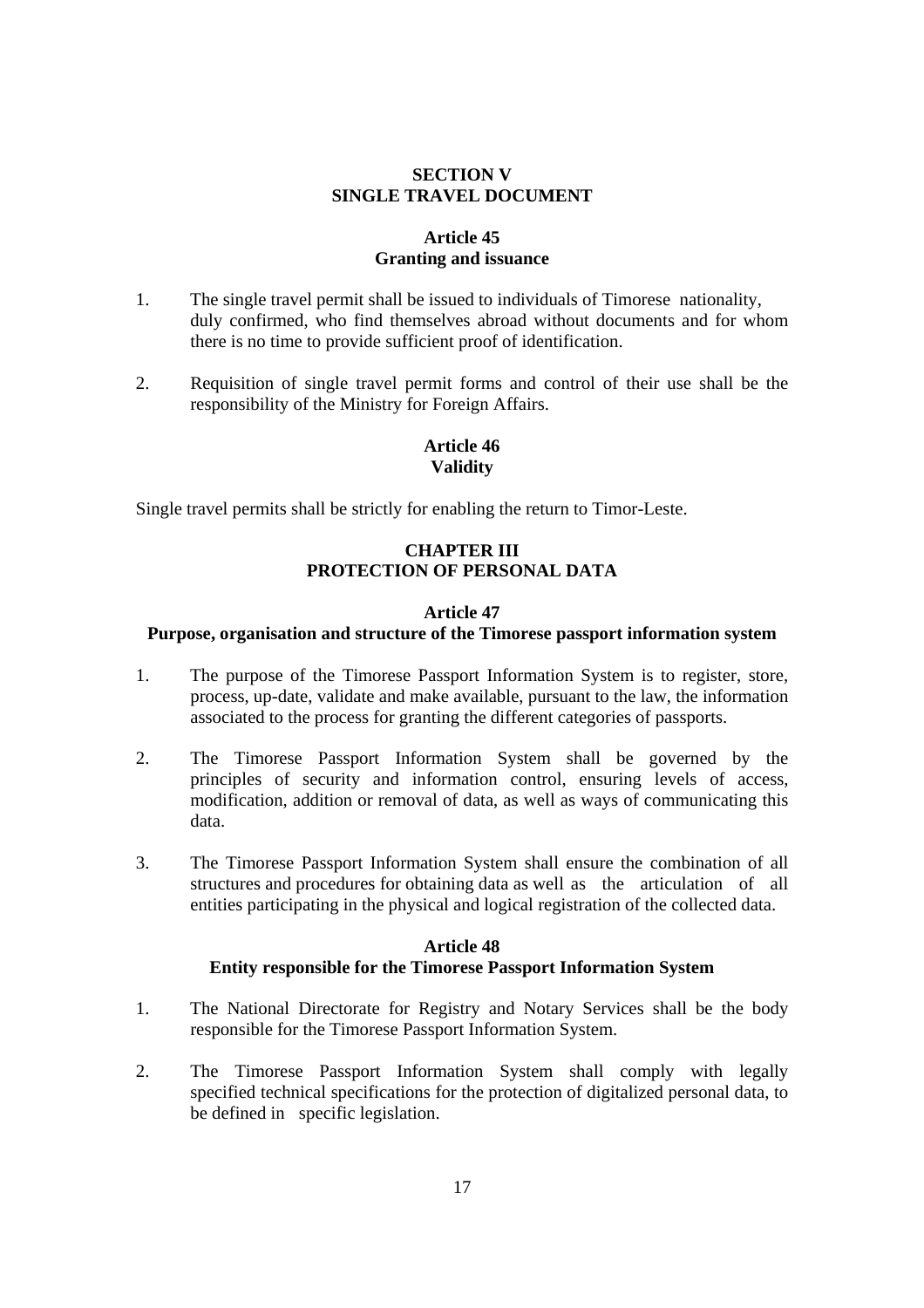3. It shall the responsibility of the Director of the National Directorate for Registry and Notary Services to decide on the complaints made regarding access to personal information contained therein, and its decisions can be appealed against.

#### **Article 49**

# **Access to the Timorese Passport Information System by External Entities**

- 1. The following shall have the right to accede to information contained in the Timorese Passport Information System:
	- a) Migration Department;
	- b) Consular Affairs Department.
- 2. The levels of access, form and interconnection of the different information systems of the Timorese Passport Information System shall be defined by a joint ministerial statute between the Minister of Justice and the Minister in charge of the respective Department Directorate.

#### **Article 50 Credentiation and secrecy**

- 1. Functionaries and agents of State bodies with access to the Timorese Passport Information System shall require authorisation to that effect from the directors of their respective services.
- 2. Functionaries and agents who, in the exercise of their functions, come into contact with the personal data registered in the Timorese Passport Information System must maintain professional secrecy.

# **CHAPTER IV PROVISIONS ON SANCTIONS**

# **Article 51 Violation of rules on files**

Violating regulations on computerized files used for issuing passports shall be punished pursuant to the law.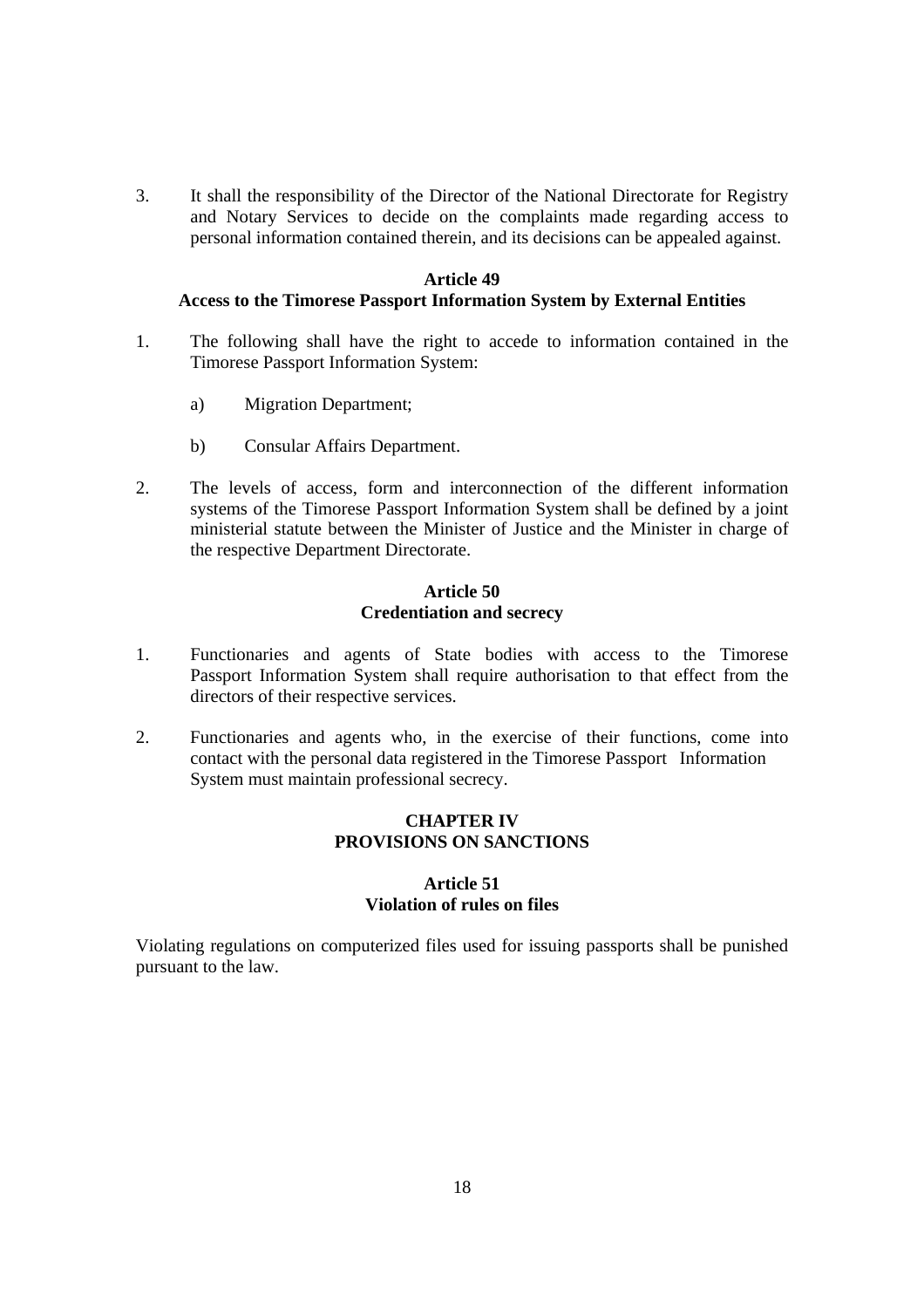#### **Article 52 Incorrect use of passport**

Incorrect use of any type of passport is a punishable administrative offense carrying a fine of 200 to 500 American dollars, and an accessory sanction of passport seizure can also be applied.

### **Article 53 Non-conforming passports**

Passports that do not conform to the law shall be apprehended by the competent authorities.

## **Article 54 Fraudulent obtention and use of passport**

Making false statements to obtain a passport, falsifying a passport or the respective specific forms, using a falsified passport, as well as using another person's passport, shall be punished pursuant to the penal code.

# **Article 55 Competency**

- 1. The National Directorate for Registry and Notary Services of the Ministry of Justice shall be competent to open and examine cases of administrative offenses provided for in article 52 relating to common passports, special passports and passports for foreigners.
- 2. The Ministry for Foreign Affairs shall be competent to open and examine cases of administrative offenses provided for in article 52 relating to diplomatic passports and single travel permits.
- 3. For the purposes of the preceding paragraphs, the application of fines and accessory sanctions shall be the responsibility of the top-ranking official of the respective entity.
- 4. The proceeds from the fines referred to in article 52 shall revert to the following entities in the percentages indicated below:
	- a) 80% for the State;
	- b) 10% for the entity competent for granting the passport;
	- c) 10% for the entity in charge of opening the case of administrative offense.